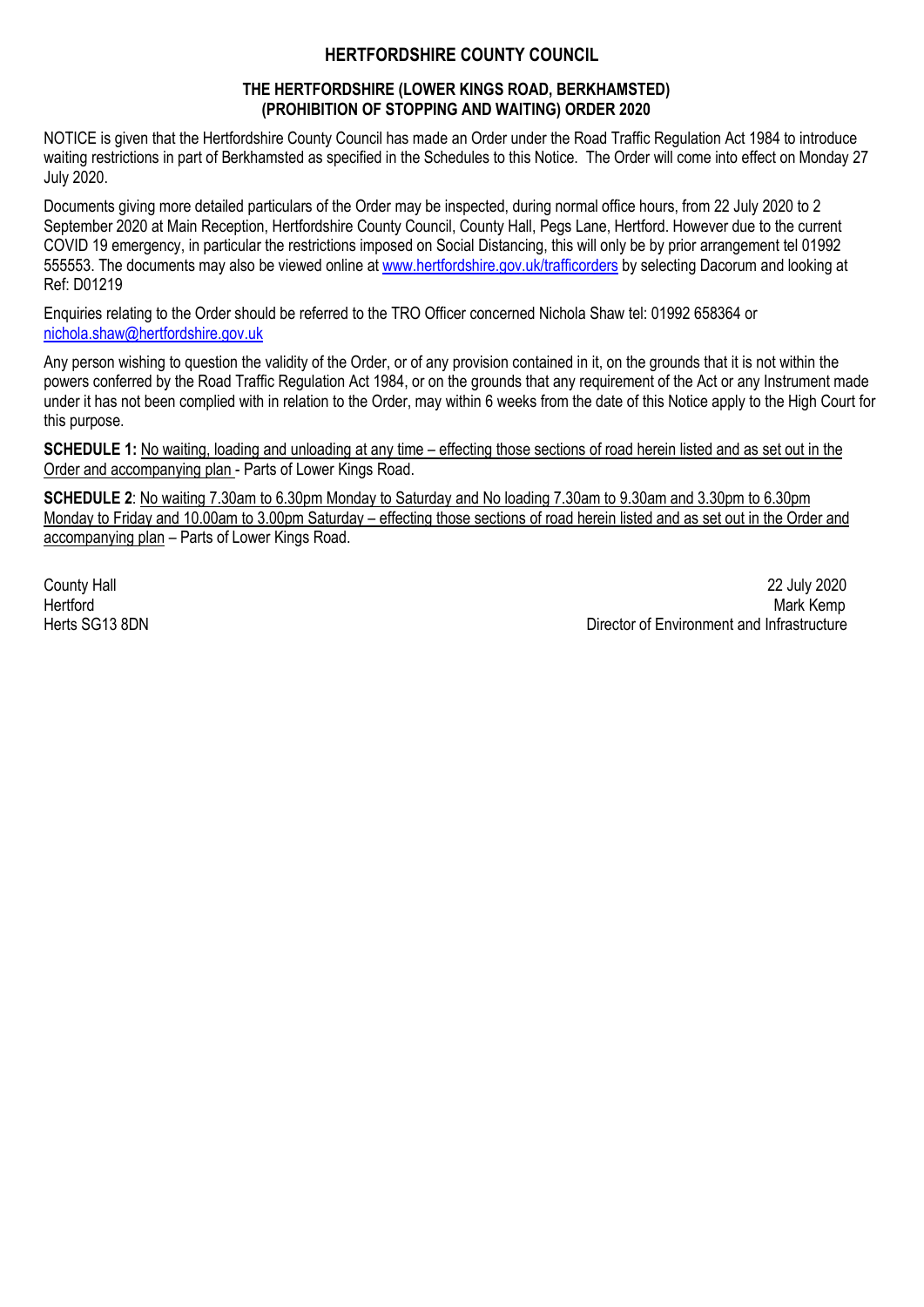# **HERTFORDSHIRE COUNTY COUNCIL**

ROAD TRAFFIC REGULATION ACT 1984

 Date of Order:14/07/20 Order No: 8367

# **THE HERTFORDSHIRE (LOWER KINGS ROAD, BERKHAMSTED) (PROHIBITION OF STOPPING AND WAITING) ORDER 2020**

The Hertfordshire County Council in exercise of their powers under Sections 1, 2 and 3 of the Road Traffic Regulation Act 1984 (which said Act of 1984 is hereinafter referred to as "the Act of 1984"), and Part IV of Schedule 9 of the Act of 1984 and of all other enabling powers and after consultation with the Chief Officer of Police in accordance with Part III of Schedule 9 of the Act of 1984, hereby make the following Order:-

- 1. This Order may be cited as "The Hertfordshire (Lower Kings Road, Berkhamsted) (Prohibition of Stopping and Waiting) Order 2020" and shall come into effect on Monday 27 July 2020.
- 2. Save as provided in Article 5 of this Order no person shall cause or permit any vehicle to wait, load or unload at any time in those lengths of Lower Kings Road, Berkhamsted as specified in Schedule 1 to this Order.
- 3. Save as provided in Article 5 of this Order no person shall cause or permit any vehicle to load or unload between the hours of 7.30am to 9.30am and 3.30pm to 6.30pm Monday to Friday and between 10.00am to 3.00pm on Saturdays in those lengths of Lower Kings Road, Berkhamsted as specified in Schedule 2 to this Order.
- 4. Save as provided in Articles 5, 6 and 7 of this Order, but subject to the restriction on loading imposed by Article 3 to this Order, no person shall cause or permit any vehicle to wait between the hours of 7.30am to 6.30pm Monday to Saturday in those lengths of Lower Kings Road, Berkhamsted as specified in Schedule 2 to this Order.
- 5.(1) Nothing in Articles 2, 3 and 4 of this Order applies to the lengths of road restricted by those Articles (which said lengths of road are referred to in this Article as "the restricted area") in relation to –
	- (a) a vehicle being used for Fire and Rescue, Ambulance or Police purposes.
	- (b) anything done with the permission of or at the direction of a Police Constable in uniform; or with permission of a Civil Enforcement Officer as defined by the Traffic Management Act 2004 and appointed by Dacorum Borough Council.
	- (c) a vehicle which is prevented from proceeding by circumstances beyond the drivers control or which has stopped in order to avoid injury or damage to persons or property or when required to do so by law;
	- (d) a vehicle which is stationary in order that it may be used for one or more of the purposes specified in sub-Article (2) of this Article and which cannot reasonably be used for such a purpose without stopping in the restricted area;
	- (e) a marked vehicle which, whilst used by a universal service provider in the course of the provision of a universal postal service, is stationary only for so long as may be reasonably necessary for postal packets to be delivered or collected;

### In this Article -

The expressions "universal service provider", "provision of a universal postal Service" and "postal packet" shall bear the same meanings as in Section 65 of the Postal Services Act 2011.

(2) The "purposes" referred to in sub-Article  $(1)(d)$  of this Article are  $-$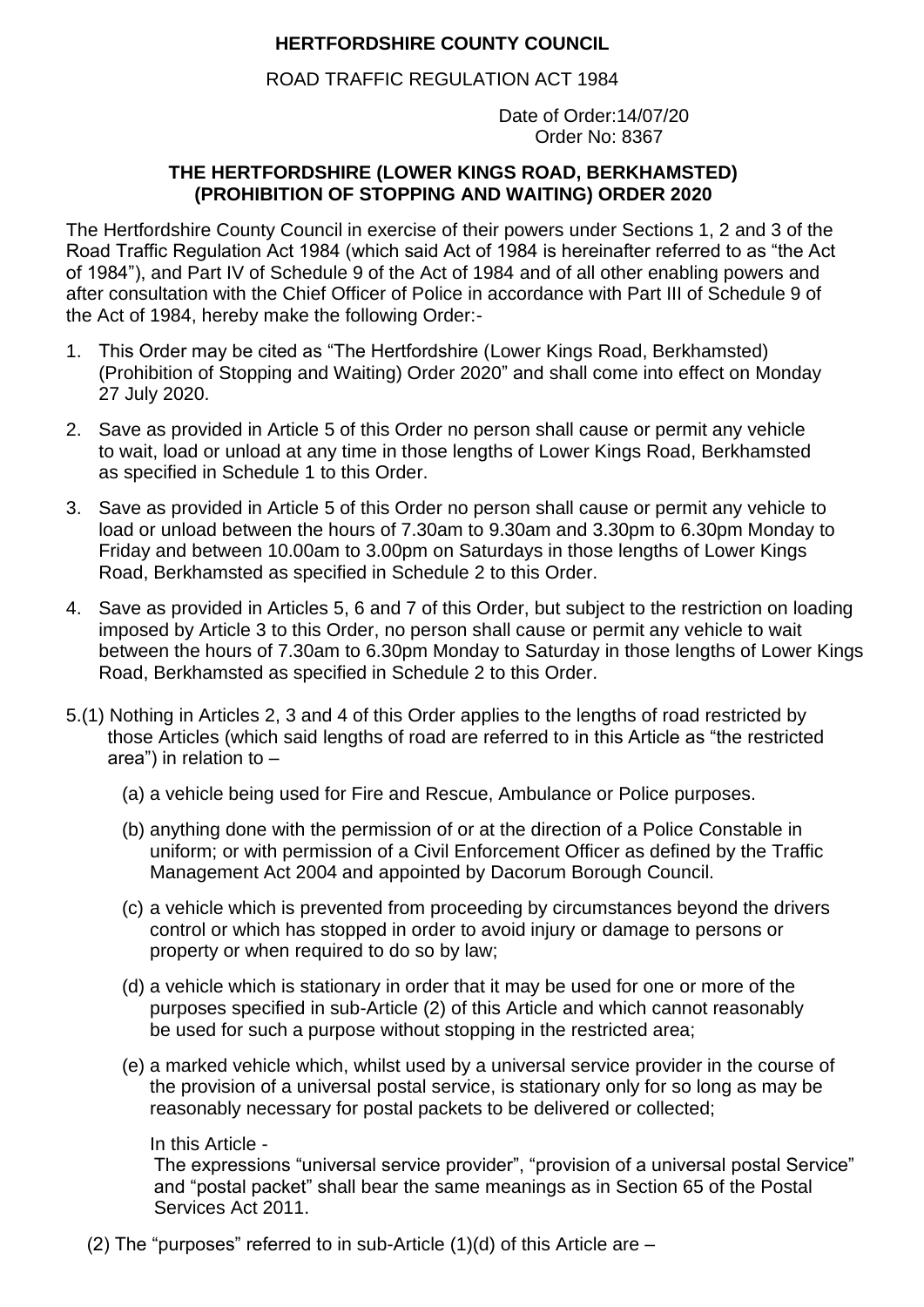- (a) any operation involving building, demolition or excavation;
- (b) the removal of any obstruction to traffic;
- (c) the maintenance, improvement or reconstruction of a road;
- (d) constructing, improving, maintaining, or cleaning of any street furniture; or
- (e) the laying, erection, alteration, repair or cleaning of any sewer or of any main pipe or apparatus for the supply of gas, water or electricity, or of any telecommunications apparatus kept or installed for the purposes of a telecommunications code system or of any other telecommunications apparatus lawfully kept installed in any position.
- 6. Nothing in Article 4 of this Order, but subject to the restriction imposed on loading by Article 3 of this Order, applies to the lengths of road restricted by that Article (which said lengths of road are referred to in this Article as "the restricted area") so as to render it unlawful to cause or permit any vehicle to wait, only for so long as may be reasonably necessary –
	- (a) to enable goods to be loaded on or unloaded from the vehicle from or to premises adjacent to the restricted area; or
	- (b) to enable a passenger to board or alight and to load and unload any luggage.
- 7. (1) Nothing in Article 4 of this Order, but subject to the restriction imposed on loading by Article 3 of this Order, shall render it unlawful to cause or permit a disabled person's vehicle which displays in the relevant position a disabled person's badge and a parking disc, to wait at any time in the lengths of road specified in part of Schedule 2 of this Order for a period not exceeding 3 hours (not being a period separated by an interval of less than 1 hour from a previous period of waiting by the same vehicle in the same length of road)
	- (2) In this Article -

"disabled person's vehicle" has the same meaning as in Section 142(1) of the Act of 1984;

"disabled person's badge" has the same meaning as given in Regulation 3(1) of The Local Authorities' Traffic Orders (Exemptions for Disabled Persons) (England) Regulations 2000

"parking disc" has the same meaning as given in Regulation 8(5) of The Local Authorities' Traffic Orders (Exemptions for Disabled Persons) (England) Regulations 2000; and

"relevant position" has the same meaning as given in Regulation 4 of The Local Authorities' Traffic Orders (Exemptions for Disabled Persons) (England) Regulations 2000

- 8. The Interpretation Act 1978 shall apply for the interpretation of this Order as it applies for the interpretation of an Act of Parliament.
- 9. The provisions of the following Orders are hereby revoked but only in so far as they are affected by the restrictions imposed by this Order;

The Borough of Dacorum (Berkhamsted) (Prohibition and Restriction of Waiting) (Consolidation) Order 2003

Dacorum District Council (Various Roads) Traffic Regulation (No.2) Order 1975

The County of Hertford (Various Streets, Berkhamsted) (Prohibition of Waiting) Order 1970

The County of Hertford (Various Streets, Berkhamsted) (Prohibition of Waiting) Order 1965

10. The restrictions imposed by this Order shall be in addition to and not in derogation from any restriction or requirement imposed by any other regulations made or having effect as if made under the Act of 1984 or by or under any other enactment.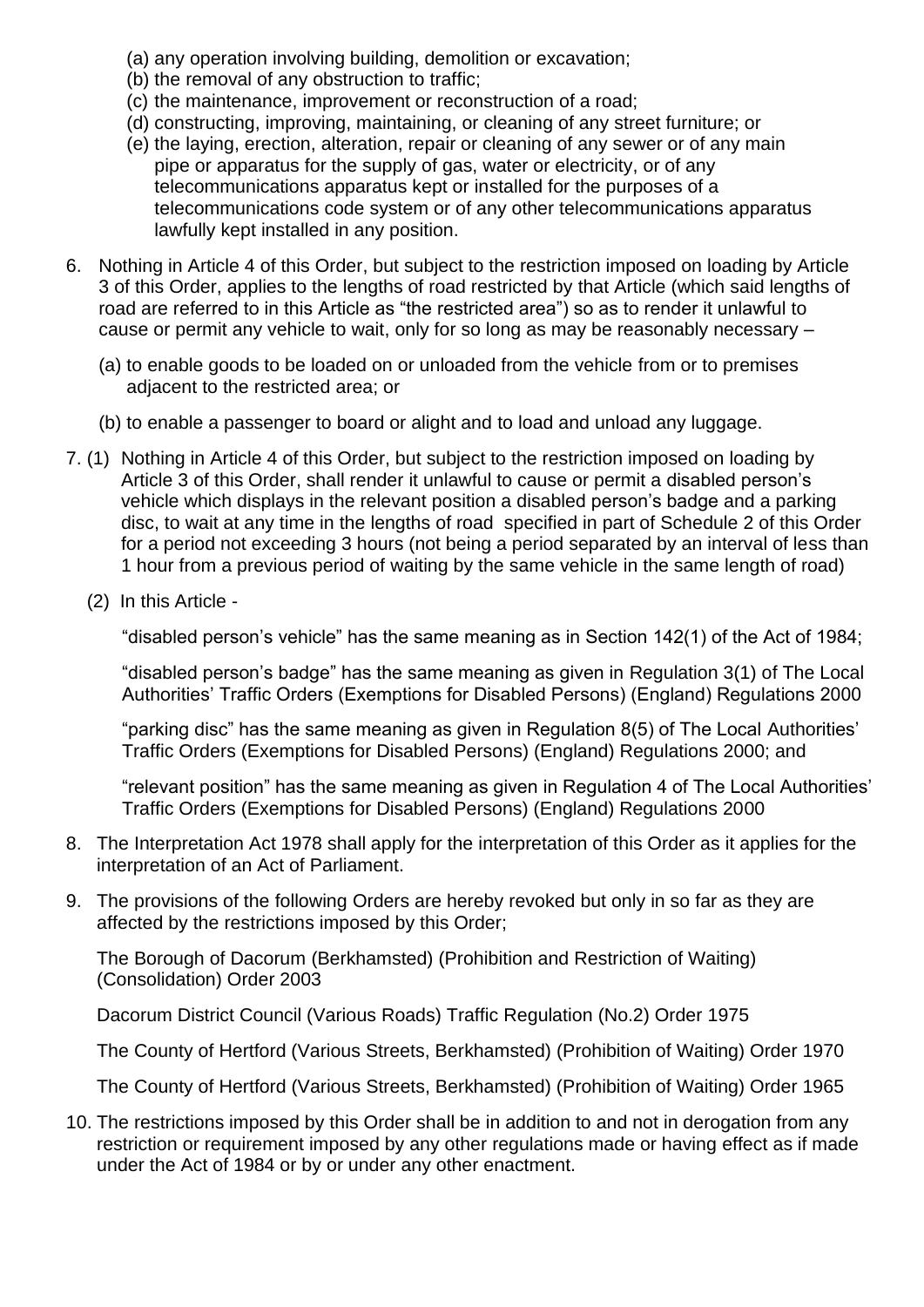### **SCHEDULE 1**

lengths of Lower Kings Road, Berkhamsted – no waiting, loading or unloading at any time

Lower Kings Road from a point 6 metres north east of a point in line with the boundary between (south east side) 24 and 26 Lower Kings Road north eastwards for approximately 49 metres to a point in line with the south west boundary of 47 Lower Kings Road.

- (north west side) (a) from a point 4 metres south west of a point in line with the projected south west kerbline of the entrance road into Waitrose south westwards for approximately 15 metres to a point 4 metres north east of a point in line with the boundary between 24 and 26 Lower Kings Road.
	- (b) from a point 4 metres north east of a point in line with the projected north east kerbline of the entrance road into Waitrose north eastwards for approximately 16 metres to a point 9 metres south west of a point in line with the south west facia wall of 42 Lower Kings Road.

#### **SCHEDULE 2**

### lengths of Lower Kings Road, Berkhamsted – no waiting 7.30am to 6.30pm Monday to Saturday and No loading 7.30am to 9.30am and 3:30pm to 6:30pm Monday to Friday and 10.00am to 3.00pm on Saturdays

Lower Kings Road (a)from a point 6.5 metres north east of a point in line with the projected north (south east side) east kerbline of High Street north eastwards for approximately 68 metres to a point 0.5 metre north east of a point in line with the north east boundary of 15 Lower Kings Road.

- (b) from a point in line with the south west boundary of 47 Lower Kings Road north eastwards for approximately 18 metres to a point 2 metres south west of a point in line with the projected south west kerbline of Greene Field Road.
- (north west side) (a) from a point 6 metres north east of a point in line with the north east kerbline of High Street north eastwards for approximately 77 metres to a point 4 metres north east of a point in line with the boundary between 24 and 26 Lower Kings Road.
	- (b) from a point 9 metres south west of a point in line with the south west facia wall of 42 Lower Kings Road north eastwards for approximately 23 metres to a point 2 metres south west of a point in line with the projected south west kerbline of Greene Field Road.

**Signed:**

Quentin Baker

**Quentin Baker Chief Legal Officer**

**Dated:** 14/07/20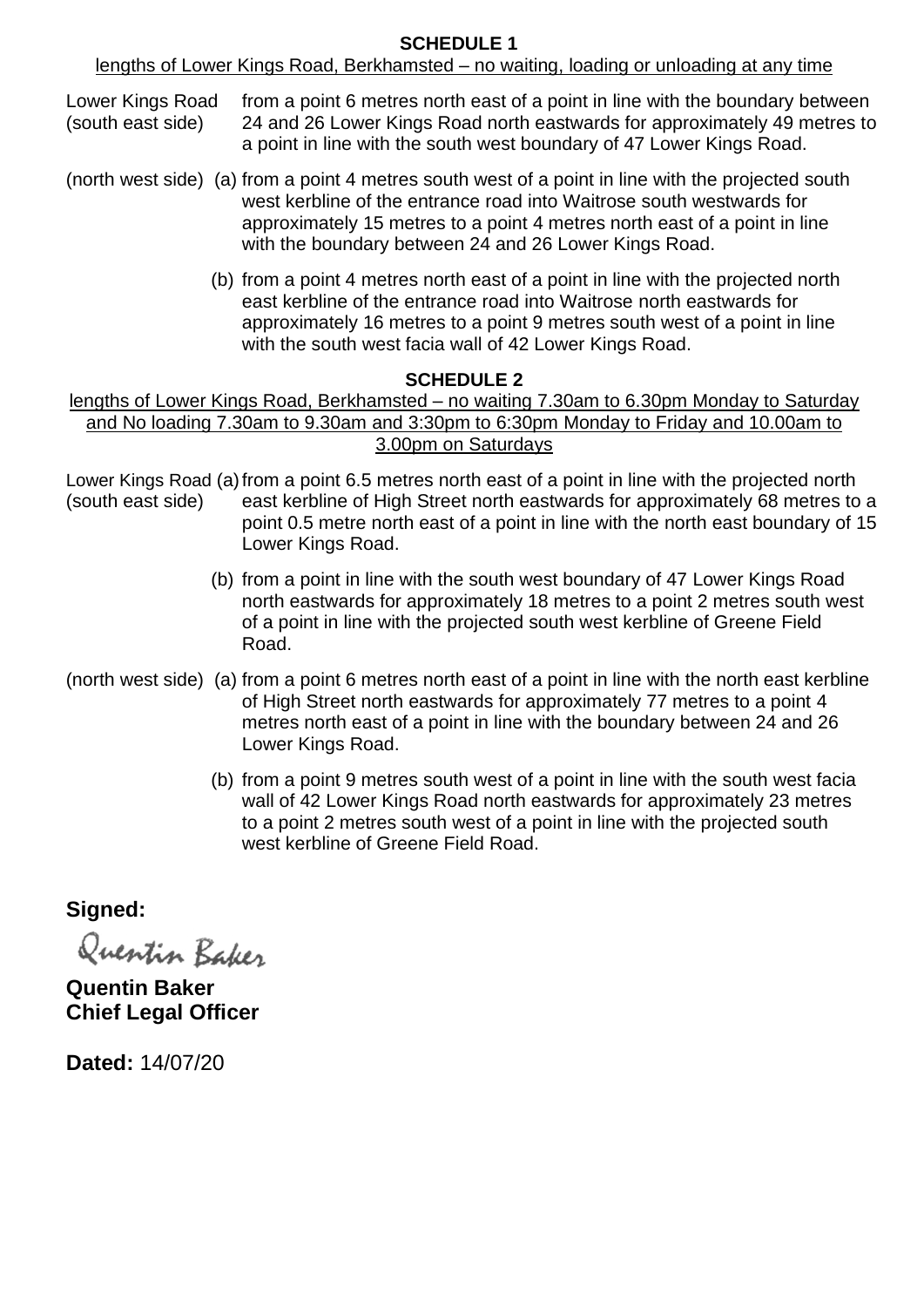

NOTE: THE PROPERTY OF THIS DRAWING AND DESIGN IS VESTED IN WYG ENVIRONMENT PLANNING TRANSPORT LTD. IT MUST NOT BE COPIED OR REPRODUCED IN ANY WAY WITHOUT THEIR PRIOR WRITTEN CONSENT.

| Notes:                                                                                                                                                                                                                                                                                                        |                                    |                                                                                                                    |                 |                   |                                        |
|---------------------------------------------------------------------------------------------------------------------------------------------------------------------------------------------------------------------------------------------------------------------------------------------------------------|------------------------------------|--------------------------------------------------------------------------------------------------------------------|-----------------|-------------------|----------------------------------------|
| General<br>1.<br>Do not scale from drawing.<br>All dimensions are in metres, unless stated otherwise.<br>2.<br>This drawing is to be read & printed in colour.<br>3.<br>This drawing is for illustrative purposes only.<br>4.<br><b>Disclaimer</b><br>The information contained in this drawing is based on a |                                    |                                                                                                                    |                 |                   |                                        |
| $1-$                                                                                                                                                                                                                                                                                                          |                                    | combination of OS and data provided by others and WYG<br>shall not be liable for any inaccuracies or deficiencies. |                 |                   |                                        |
| Key<br><b>Proposed Restrictions</b><br><b>Single Yellow Line:</b><br>No Waiting (Mon-Sat 7.30am to 6.30pm)<br>No Loading (Mon-Fri 7.30am to 9.30am &<br>3.30pm - 6.30pm & Sat 10am to 3pm                                                                                                                     |                                    |                                                                                                                    |                 |                   |                                        |
| <b>Double Yellow Line:</b><br>No Waiting, No Loading, No Unloading<br>At Any Time                                                                                                                                                                                                                             |                                    |                                                                                                                    |                 |                   |                                        |
| с<br>в<br>A                                                                                                                                                                                                                                                                                                   |                                    | Dwg updated with HCC comments<br>Dwg updated with HCC comments<br>Dwg updated with HCC comments                    | AG<br>AG<br>AG  | RF<br>RF<br>RF    | 19.06.2019<br>17.06.2019<br>10.06.2019 |
| REV                                                                                                                                                                                                                                                                                                           |                                    | <b>DETAILS</b>                                                                                                     | <b>DRAWN</b>    | CHECKED           | DATE                                   |
| CLIENT:<br>Hertfordshire County Council                                                                                                                                                                                                                                                                       |                                    |                                                                                                                    |                 |                   |                                        |
|                                                                                                                                                                                                                                                                                                               |                                    |                                                                                                                    |                 |                   |                                        |
| <b>PROJECT:</b>                                                                                                                                                                                                                                                                                               |                                    | <b>Multi-Storey Car Park</b><br>Berkhamsted, Hertfordshire                                                         |                 |                   |                                        |
| <b>DRAWING TITLE:</b>                                                                                                                                                                                                                                                                                         |                                    | <b>Proposed TRO Layout</b>                                                                                         |                 |                   |                                        |
| SCALES:                                                                                                                                                                                                                                                                                                       |                                    | 1:1000                                                                                                             |                 | SHEET SIZE:<br>A3 |                                        |
| <b>IDRAWN:</b>                                                                                                                                                                                                                                                                                                | AG                                 | <b>CHECKED:</b>                                                                                                    | <b>RF</b>       | DATE:             | 19.02.2019                             |
| 11 <sup>th</sup> Floor                                                                                                                                                                                                                                                                                        | part of WYG group<br>1 Angel Court | <b>WYG</b> Transport<br>London<br>t: 0207 250 7500 f: 0207 250 7501 e: transport@wyg.com                           | <b>EC2R 7HJ</b> |                   |                                        |

TOSCOLE

 $\swarrow$